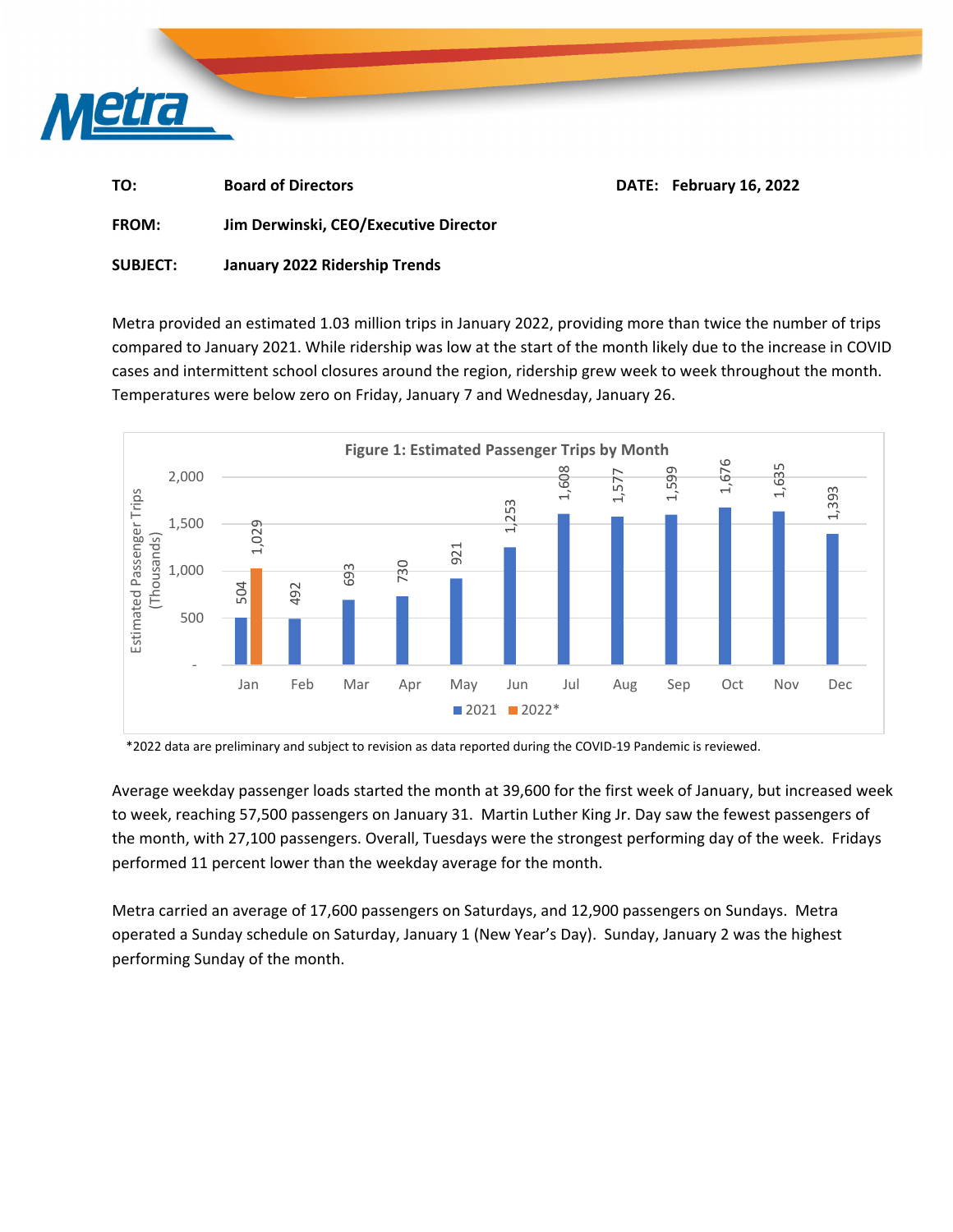

The BNSF continued to be Metra's highest ridership line in January 2022. The ME was the second highest ridership line. The UP‐N, UP‐NW, and RI were in third through fifth place, with similar levels of ridership.

The ME was the only line with special event service in January, with two extra trains for the Chicago Bears game at Soldier Field on January 2.